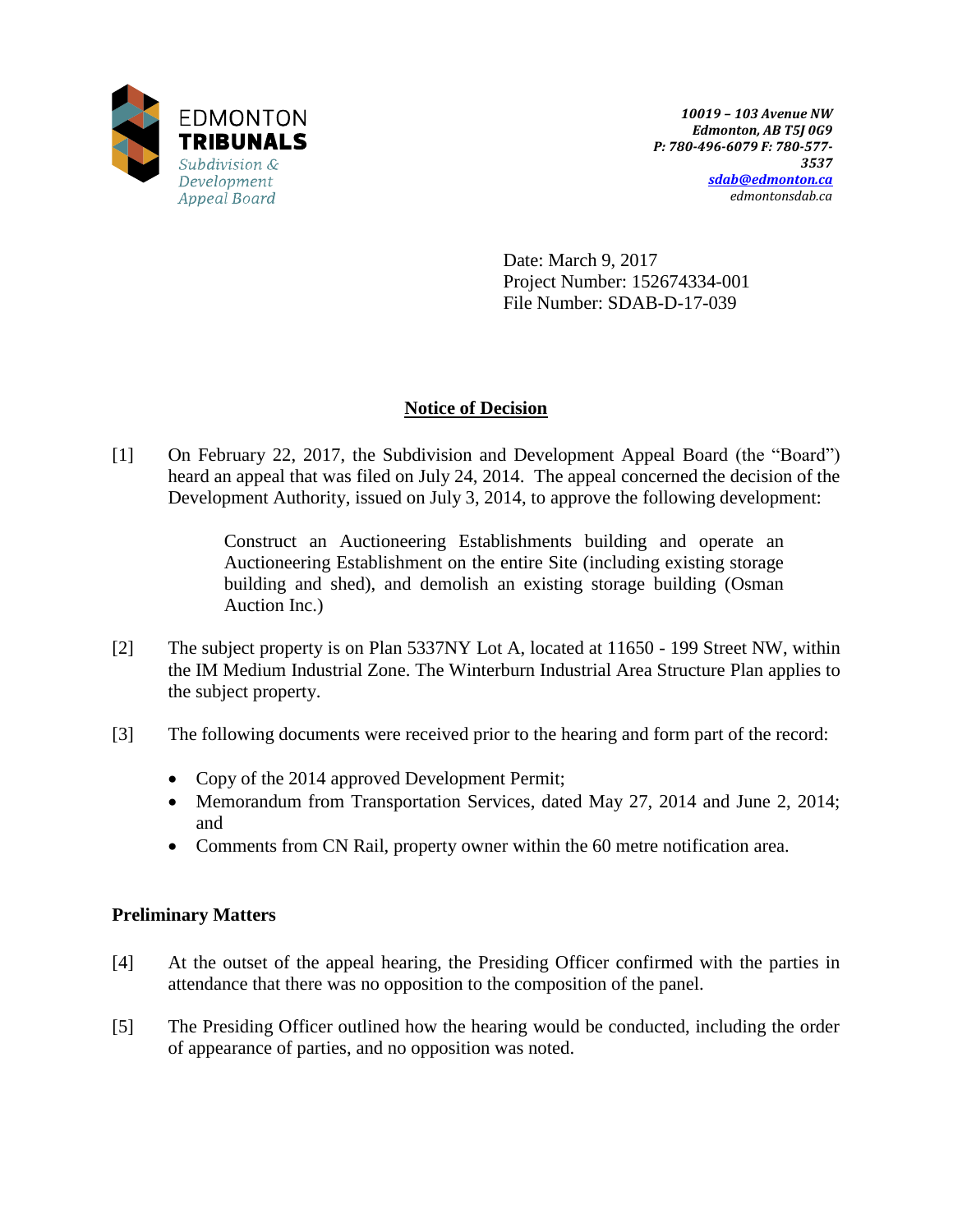- [6] The appeal was filed on time, in accordance with Section 686 of the *Municipal Government Act*, RSA 2000, c M-26 (the "*Municipal Government Act*").
- [7] The Presiding Officer also noted that this is a rehearing ordered by the Alberta Court of Appeal on the issue of whether, pursuant to Section 650(1)(c) of the *Municipal Government Act*, the Appellant is required to contribute to the cost of storm and sanitary sewer in the area that may or may not be "necessary to serve the development."

#### **Summary of Hearing**

- *i) Joint Submissions of the Appellant, Osman Auction Inc., and the Respondent, City of Edmonton (Development Authority)*
- [8] The Appellant was represented by legal counsel, Mr. C. Zelyas. The Respondent was represented by legal counsel, Mr. M. Gunther. Mr. P. Kowal from the City of Edmonton Sustainable Development Department was also in attendance.
- [9] Construction work for the development has been completed and the auctioneering establishment is already open. The remaining issue pertains to storm and sanitary servicing of the site, and the associated fee assessments.

### a) Sanitary Sewer

[10] The City is satisfied that the current on-site sanitary servicing is sufficient, though the Appellant may request to be connected to the sanitary system in the future. The City is therefore prepared to defer payment of sanitary sewer fees until such time. The parties request that the Board exercise its variance powers and remove the fee assessment of \$25,240/ha for "Winterburn Industrial North (Yellowhead Ind) Onsite Sanitary". The variance would also remove the assessment of \$23,279/ha for "EA (WESS)", which stands for "Expansion Assessment (West Edmonton Sanitary Sewer)".

#### b) Storm Sewer

- [11] However, the City's position with respect to storm sewer is that as the site is a light industrial facility, the storm water from the site should be treated. Currently, the storm water flows from the site through a ditch that runs down 99 Street in a northeasterly direction to Kirk Lake, which is a natural lake. As such, the City is still assessing a drainage fee for "Winterburn Industrial North Onsite Storm". However, the assessment applies only to 20% of the total lot area, and the City has agreed to defer payment of this assessment until such time that the storm water retention pond is constructed.
- [12] Upon questioning by the Board, the Respondent explained that the storm water retention facility will be constructed by Walton, a neighbouring property owner to the north of the subject site. However, Walton has provided no concrete timeline for the construction of this facility.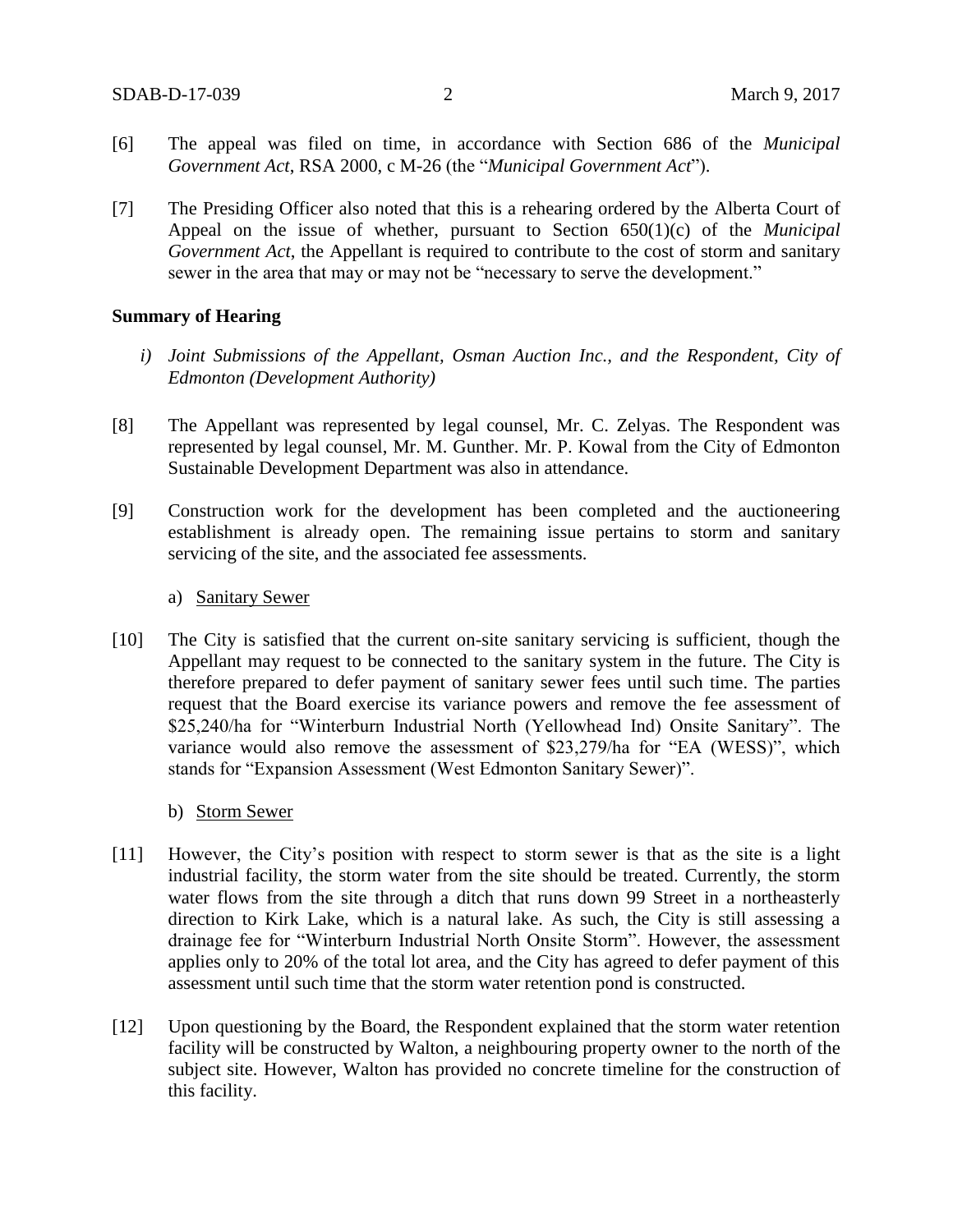The parties therefore agree that deferral of the 20% assessment until completion of the storm water facility is acceptable. Mr. Gunther also confirmed that the amended conditions still reserve the City's right to collect the applicable fees in the future, when it becomes necessary to do so.

- c) "Necessary" to Serve the Development
- [13] The Board noted that when the Alberta Court of Appeal remitted this matter back to the Subdivision and Development Appeal Board for rehearing, it directed that the Board reconsider the matter "in a manner consistent with the statutory provision", that is, whether storm and sanitary sewer utilities are "necessary to serve the development." The Board questioned whether the proposed amendments to the conditions, as jointly submitted by the parties, satisfy both the Court's direction and the requirement that the public utility be "necessary" pursuant to section  $650(1)(c)$ .
- [14] The Respondent submitted that the determination of what is "necessary" will require a case-by-case analysis. As noted in Justice Berger's dissenting opinion, such an analysis will also involve public policy considerations. In this case, the subject property is located on a large lot with an on-site sanitary sewer system. However, the development is also located in an area that is industrial in nature, with untreated storm water flowing into a natural lake. It is therefore the City's position that the conditions and assessments, as amended, for the applicable public utilities are necessary.
- [15] Legal counsel for the Appellant stated that he did not have instructions from his client to make submissions in this regard. The Appellant's position regarding the amended conditions is that they are agreeable. That being said, counsel noted that the Appellant's position has always been that while the storm water facility remains incomplete and no concrete date for completion has been set, such public utility cannot be considered "necessary" to serve the subject development.
- [16] Regarding the comments submitted by CN Rail, neither party expressed concerns about the comments. Counsel for the Respondent noted that in his experience, the comments provided by CN Rail are fairly standard.

## **Decision**

[17] The appeal is ALLOWED IN PART and the decision of the Development Authority is VARIED. The development is GRANTED as approved by the Development Authority and amended as per the Board's October 10, 2014 decision, with the following AMENDMENT to CONDITION 3 as set out in Permit Number 152674334-001, issued on July 3, 2014: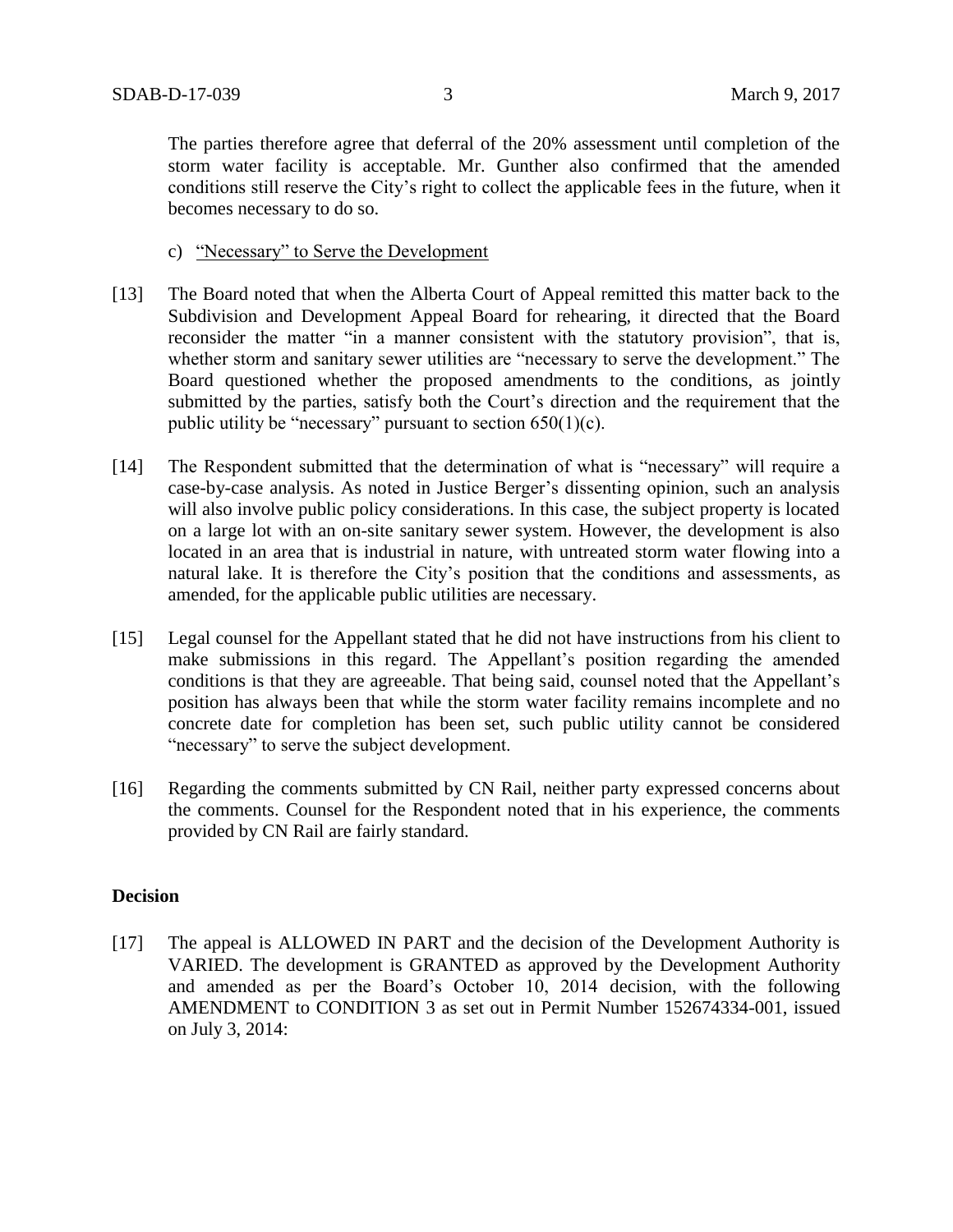#### **Amended Conditions:**

CONDITION 3 is amended as per the joint submissions of the Appellant and Respondent:

PRIOR TO THE RELEASE OF DRAWINGS FOR BUILDING PERMIT REVIEW, the property owner shall enter into a Servicing Agreement to pay the following assessments:

-Winterburn Industrial Area Master Plan; \$125/ha

- Area Master Study (NW Annexation 1-130); \$43/ha

- Winterburn Industrial North Onsite Storm; \$85,598/ha

PACs and EA are applicable to the entire lot. Under this DP, we are only doing drainage assessment (Winterburn Industrial North Onsite Storm) for 20% of the total lot area that is 1.577 ha., with payment of this 20% assessment being deferred until such time as construction on the storm water retention pond which will serve the subject property is complete, with such pond currently depicted in Exhibit 11 to the Winterburn Industrial Area Structure Plan and proposed to be constructed directly to the north of the subject property and to the west of 199 Street, though there may be some minor deviation in the location of the said pond to be constructed. The remaining area of the lot (i.e. 80%) will be deferred until future application for subdivision or development permit, in accordance with the terms of the servicing agreement to be entered into.

The total area of the property is 7.884 ha and is obtained from the City's information computer program called POSSE. The rates are 2014 rates. The final PAC amounts will be based on the prevailing rates at the time the applicant/owner pays and enters into a servicing agreement with the City. The PACs must be paid by entering into a servicing agreement, which will be prepared by Sustainable Development. The applicant/owner should contact Raghda Abdelmonem at 780-442-7042, upon issuance of the Development Permit, when he/she is ready to initiate the servicing agreement and make payment.

#### **Note:**

Refer to Appendix I of this decision for the complete amended conditions.

#### **Reasons for Decision**

[18] The proposed development is a Discretionary Use in the IM Medium Industrial Zone. In 2014, the Applicant received an approved developer permit with conditions for various public utilities assessments.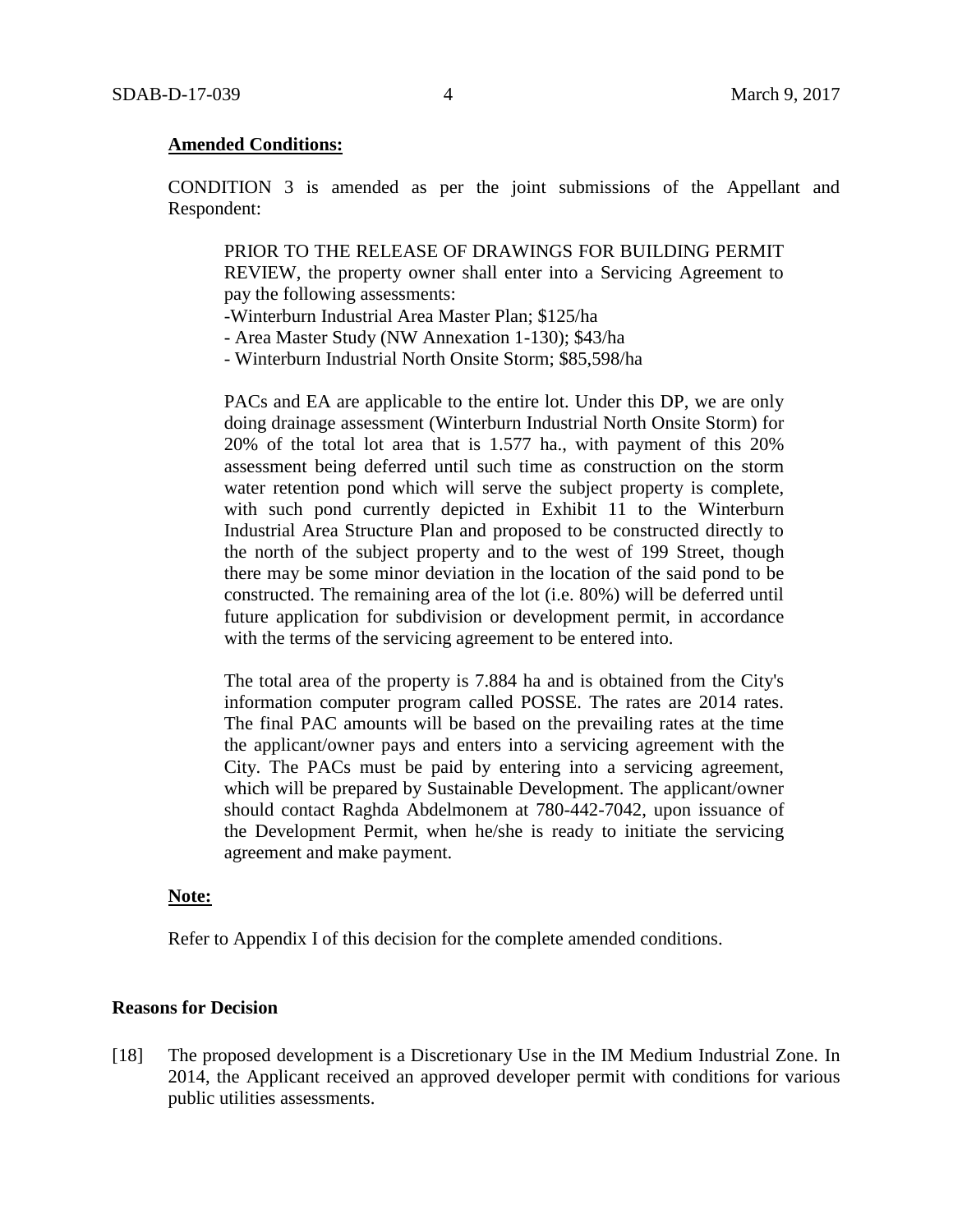The Applicant subsequently appealed those conditions to a panel of the City of Edmonton Subdivision and Development Appeal Board ("the Board"). In its October 10, 2014 decision, the Board allowed the appeal in part, and amended certain conditions, but assessments for storm and sanitary sewer remained intact. The Applicant appealed further to the Alberta Court of Appeal.

- [19] In 2016, the Court allowed the appeal and set aside the 2014 decision of this Board, remitting the matter back to the SDAB for reconsideration in a manner consistent with section 650(1)(c) of the *Municipal Government Act* (see *Osman Auction v Edmonton (City),* 2016 ABCA 166 at paragraph 31).
- [20] Section  $650(1)(c)$  provides as follows:

…

**650(1)** A council may in a land use bylaw require that, as a condition of a development permit's being issued, the applicant enter into an agreement with the municipality to do any or all of the following:

(c) to install or pay for the installation of a public utility described in section  $616(v)(i)$  to  $(ix)$  **that is necessary to serve the development**, whether or not the public utility is, or will be, located on the land that is the subject of the development; [emphasis added]

- [21] At the rehearing of this matter, the Board heard joint submissions from the Appellant and the Respondent with respect to a request for variances to the conditions of the 2014 development permit. The joint submissions related specifically to Condition 3. Neither party contested the other conditions as amended by the 2014 SDAB panel, therefore those conditions remain intact.
- [22] With respect to Condition 3, the assessments regarding the "Winterburn Industrial North (Yellowhead Ind) Onsite Sanitary; \$25,240/ha" and "EA (WESS) \$23,278/ha" are struck as being un-necessary to serve the development at this time. The Board strikes these assessments on the basis that the parties have come to an agreement with respect to these two items. Both parties jointly submit that access to the City's sanitary sewage system was not available at the time of the original application, and that such system remains unavailable. In the interim, the developer has constructed a self-contained septic system on the subject site.
- [23] The Board accepts this on-site sanitary sewage system as an acceptable alternative to connection to the City's sanitary sewage system. The Board further notes that at any future time, whether upon subdivision, further development of the property, or an application by the developer to connect to the City's sanitary sewage system, the full cost of such connection remains recoverable by the City.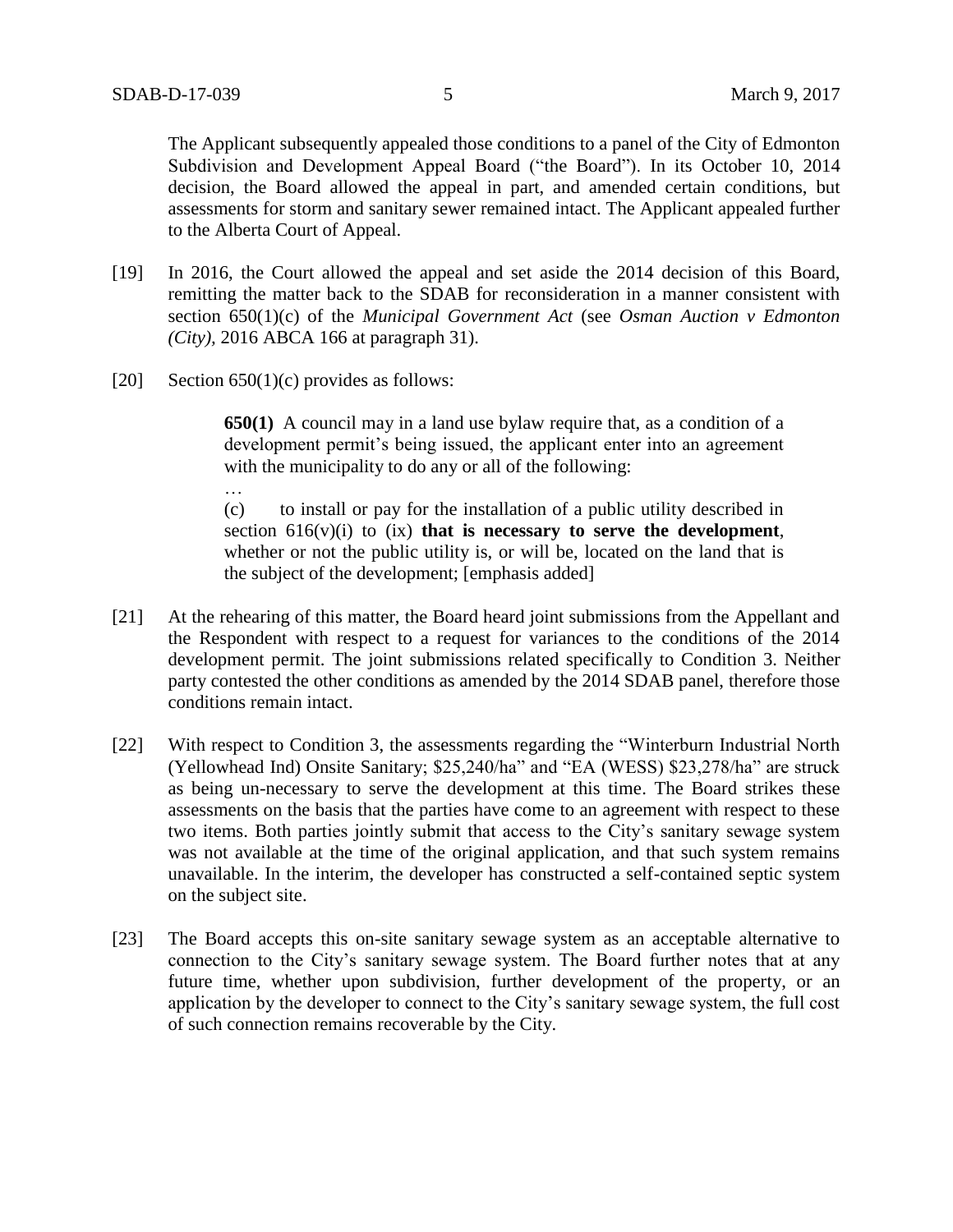[24] Condition 3 is further amended to read as follows:

PACs and EA are applicable to the entire lot. Under this DP, we are only doing drainage assessment (Winterburn Industrial North Onsite Storm) for 20% of the total lot area that is 1.577 ha., with payment of this 20% assessment being deferred until such time as construction on the storm water retention pond which will serve the subject property is complete, with such pond currently depicted in Exhibit 11 to the Winterburn Industrial Area Structure Plan and proposed to be constructed directly to the north of the subject property and to the west of 199 Street, though there may be some minor deviation in the location of the said pond to be constructed. The remaining area of the lot (i.e. 80%) will be deferred until future application for subdivision or development permit, in accordance with the terms of the servicing agreement to be entered into.

The total area of the property is 7.884 ha and is obtained from the City's information computer program called POSSE. The rates are 2014 rates. The final PAC amounts will be based on the prevailing rates at the time the applicant/owner pays and enters into a servicing agreement with the City. The PACs must be paid by entering into a servicing agreement, which will be prepared by Sustainable Development. The applicant/owner should contact Raghda Abdelmonem at 780-442-7042, upon issuance of the Development Permit, when he/she is ready to initiate the servicing agreement and make payment.

- [25] The Board finds that these amendments to Condition 3 are acceptable for the following reasons:
	- a) There is a storm water ditch system in the area, which will ultimately be replaced as part of the servicing of the surrounding lands by Walton, a neighbouring property owner to the north of the subject site.
	- b) Storm water facilities envisaged by the Winterburn Industrial Area Structure Plan remains unavailable, and no concrete date has been set for when such facilities will be completed.
	- c) While the existing ditch system is not ideal, the Board accepts that it serves as an interim solution to drainage of storm water from the site.
	- d) The amendments are acceptable to the affected parties.
- [26] In referring this matter back to the Board for rehearing, the Alberta Court of Appeal indicated that the prior 2014 decision of this Board failed to address the issue of whether the provision of storm and sanitary sewer services was "necessary" to serve the subject development, pursuant to section 650(1)(c) of the *Municipal Government Act.*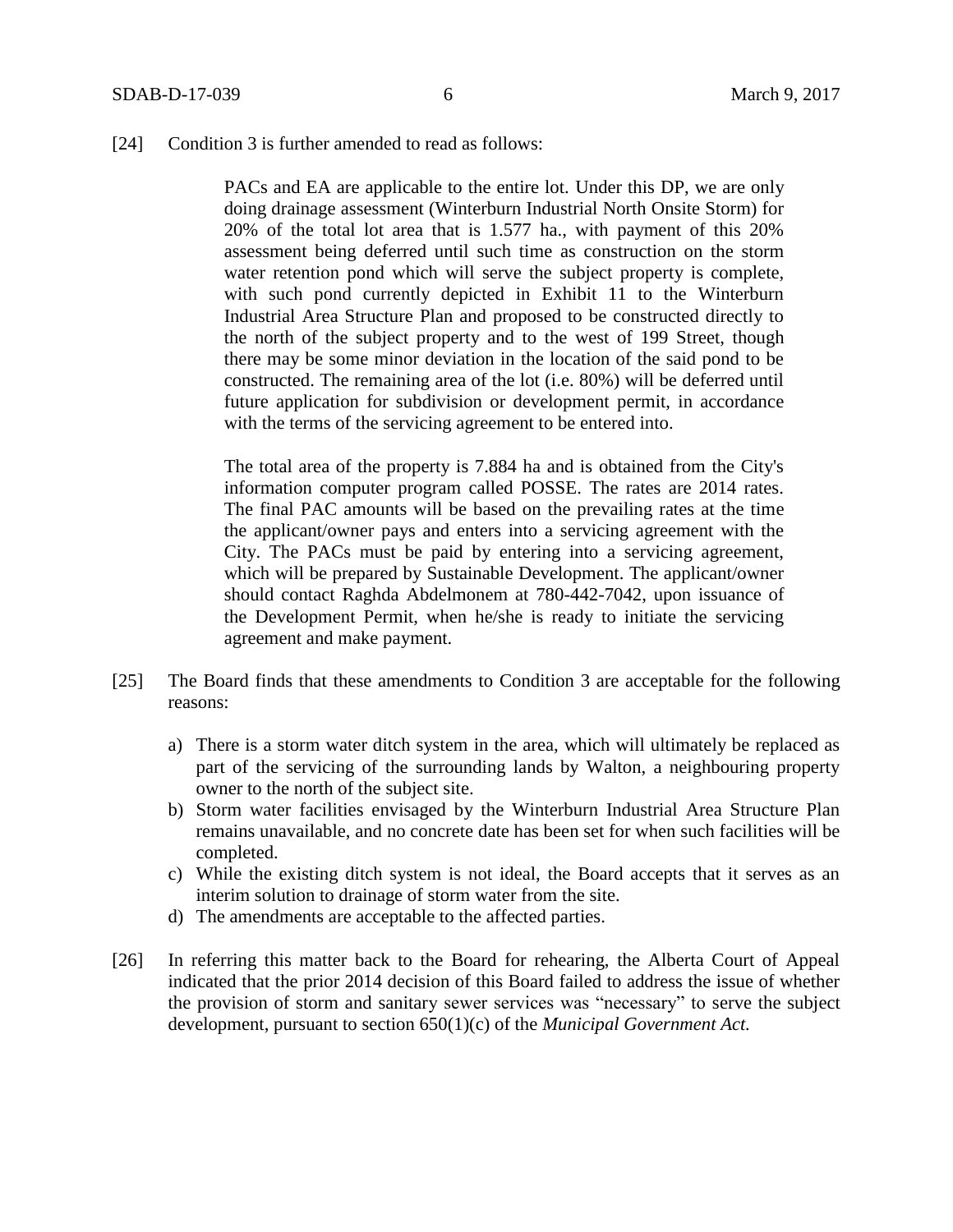- [27] The Board finds that the provision of storm water drainage and treatment facilities as per the Winterburn Industrial Area Structure Plan will ultimately be necessary to serve the development and avoid the health hazard of untreated runoff from industrial land in open ditches, that become breading grounds for mosquitos. However, the Board accepts the position of the parties, that is, sanitary sewer facilities were unavailable at the time that the Appellant established its business and constructed its building. As such, the provision of a self-contained on-site sanitary sewage system was the only feasible option available to the developer at the time, as the City was not in a position to ensure access to sanitary sewer facilities. The existing interim solution is therefore acceptable until such time as the official facilities are completed.
- [28] The Board notes that Walton was not directly represented at the hearing, though administration for the Board confirmed that Walton had been notified of the rehearing. The Board also received assurances from the Appellant and Respondent that Walton was informed of the re-hearing of this matter.
- [29] The Board was also in receipt of comments submitted by CN Rail, to which the Respondent assured the Board that neither the current nor future surface drainage arrangement would constitute any problems for the adjacent CN Rail operations.
- [30] For the above reasons, the Board finds that the proposed amended conditions as jointly submitted by the Appellant and Respondent are for the purposes of installing or paying for the installation of public utilities that are "necessary to serve the development", as required under section 650(1)(c) of the *Municipal Government Act*. The Board allows the appeal in part, and grants the subject development permit with the amended conditions.

Mr. N. Somerville, Presiding Officer Subdivision and Development Appeal Board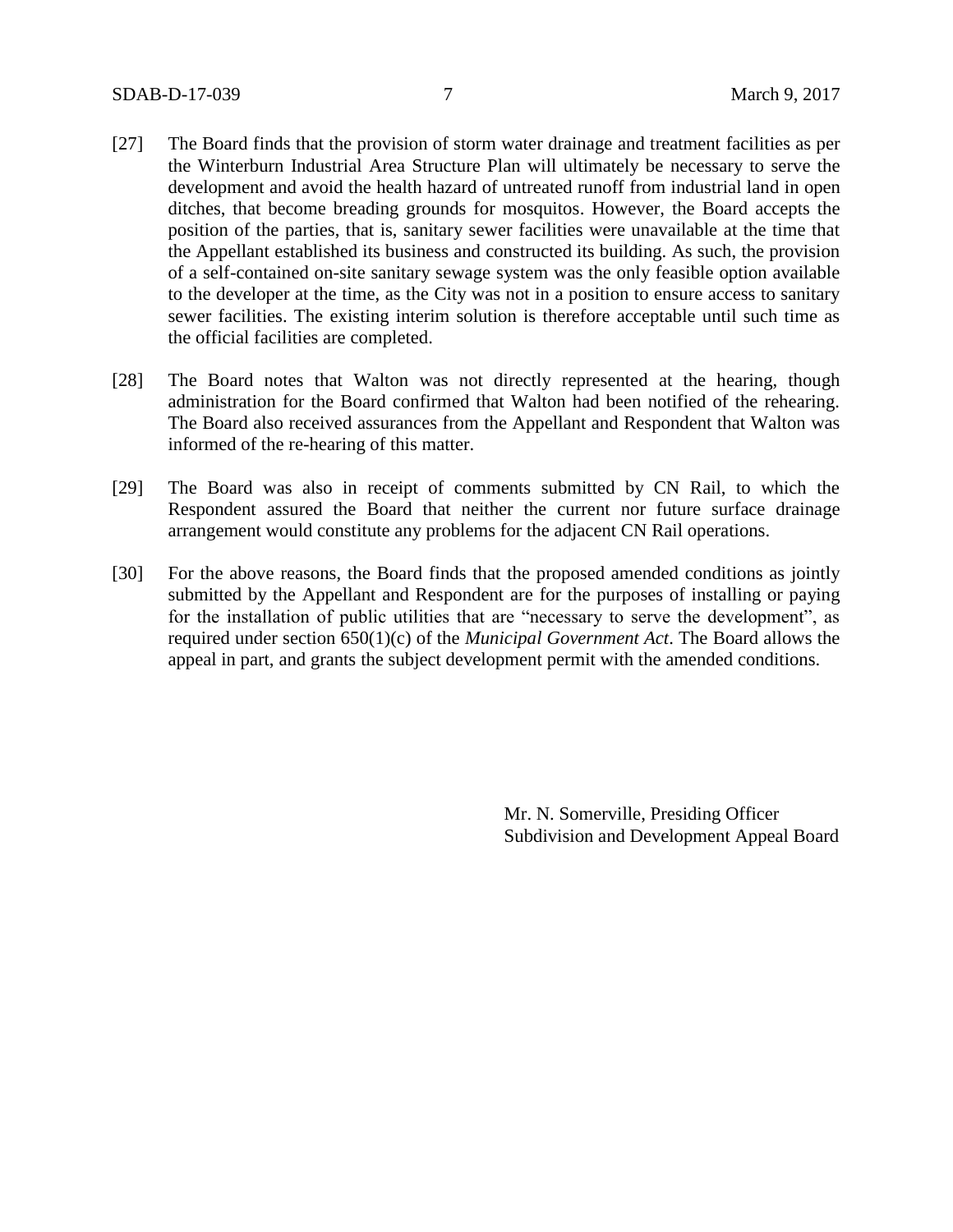### **APPENDIX 1: Complete Amended Conditions to Permit Number 152674334-001**

- 1. PRIOR TO THE RELEASE OF DRAWINGS FOR BUILDING PERMIT REVIEW, the applicant or property owner shall submit a Landscape Plan.
- 2. PRIOR TO THE RELEASE OF DRAWINGS FOR BUILDING PERMIT REVIEW, the applicant or property owner shall provide a guaranteed security to ensure that landscaping is provided and maintained for two growing seasons. The Landscape Security may be held for two full years after the landscaping has been completed. This security may take the following forms:
	- a) cash to a value equal to 100 percent of the established landscaping costs; or
	- b) an irrevocable letter of credit having a value equivalent to 100 percent of the established landscaping costs.

Any letter of credit shall allow for partial draws. If the landscaping is not completed in accordance with the approved Landscape Plan(s) within one growing season after completion of the development or if the landscaping is not well maintained and in a healthy condition two growing seasons after completion of the landscaping, the City may draw on the security for its use absolutely. Reference Section 55.6.

3. PRIOR TO THE RELEASE OF DRAWINGS FOR BUILDING PERMIT REVIEW, the property owner shall enter into a Servicing Agreement to pay the following assessments:

-Winterburn Industrial Area Master Plan; \$125/ha

- Area Master Study (NW Annexation 1-130); \$43/ha
- Winterburn Industrial North Onsite Storm; \$85,598/ha

PACs and EA are applicable to the entire lot. Under this DP, we are only doing drainage assessment (Winterburn Industrial North Onsite Storm) for 20% of the total lot area that is 1.577 ha., with payment of this 20% assessment being deferred until such time as construction on the storm water retention pond which will serve the subject property is complete, with such pond currently depicted in Exhibit 11 to the Winterburn Industrial Area Structure Plan and proposed to be constructed directly to the north of the subject property and to the west of 199 Street, though there may be some minor deviation in the location of the said pond to be constructed. The remaining area of the lot (i.e. 80%) will be deferred until future application for subdivision or development permit, in accordance with the terms of the servicing agreement to be entered into.

The total area of the property is 7.884 ha and is obtained from the City's information computer program called POSSE. The rates are 2014 rates. The final PAC amounts will be based on the prevailing rates at the time the applicant/owner pays and enters into a servicing agreement with the City. The PACs must be paid by entering into a servicing agreement, which will be prepared by Sustainable Development.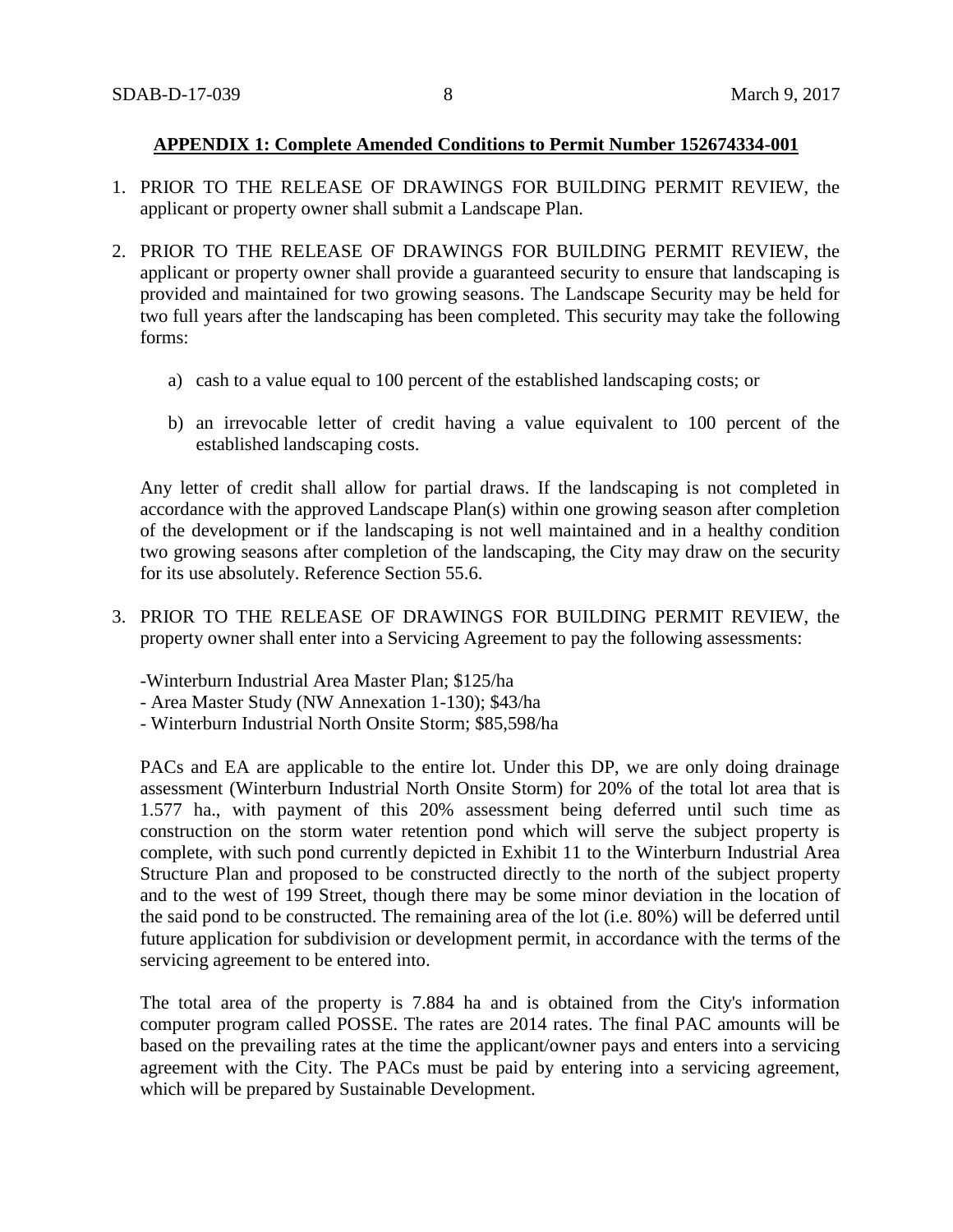The applicant/owner should contact Raghda Abdelmonem at 780-442-7042, upon issuance of the Development Permit, when he/she is ready to initiate the servicing agreement and make payment.

4. PRIOR TO THE RELEASE OF DRAWINGS FOR BUILDING PERMIT REVIEW, the owner must enter into a Municipal Improvement Agreement with the City for the following improvements:

- reconstruction of the most southern culvert crossing to a width within a range of 11.5 metres to 13.5 metres, located approximately 115 m south of the north property line; and

- hard surfacing of the access/drive aisle of both accesses from the edge of driving surface to the property line.

The Agreement must be signed by the property owner and returned to Transportation Services to the attention of Loli Fernandez (780-944-7683) including an irrevocable Letter of Credit in the amount of \$55,000.00 to cover 100 percent of construction costs. The Agreement will be forwarded directly to the owner for his signature. Once signed, the owner is required to have a Civil Engineer submit stamped engineering drawings for approval by the Transportation Services.

- 5. PRIOR TO THE RELEASE OF DRAWINGS FOR BUILDING PERMIT REVIEW, the owner must enter into a Servicing Agreement with the City of Edmonton for the payment of the ARA owing on the portion of the property being developed. This lot is within the Winterburn Industrial Arterial Roadway Assessment (ARA) catchment. The amount of ARA owing using the 2014 rate totals \$481,950 for the entire site. The proposed development represents a 39.8 percent increase in development on the property therefore, 39.8 percent of the ARA amount for the entire property in the amount of \$191,816.10 is owed with this development application. Upon future development or subdivision of the site, the remaining 60.2 percent (in the amount of \$290,133.90) will be collected. The assessment amount may be adjusted to reflect the current ARA rate at the time the Servicing Agreement is signed. The owner must contact Raghda Abdelmonem (780-442-7042) of Sustainable Development for more information on the Servicing Agreement and ARA owing. The owner must enter into a Servicing Agreement with the City of Edmonton for the payment of the ARA owing on the portion of the property being developed.
- 6. All access locations and curb crossings shall have the approval of the City Transportation and Streets Department prior to the start of construction. Reference Section 53(1).
- 7. The most northern access from the site to 199 Street exists; however, Transportation Services will not permit a graveled access to a paved roadway. The access/drive aisle of the access must be hard surfaced from the edge of driving surface to the property line, as shown on Enclosure I. The pavement will limit loose gravel from being carrying onto the paved surface of the adjacent roadway from the graveled yard. Any further modification to the existing access requires the review and approval of Transportation Services.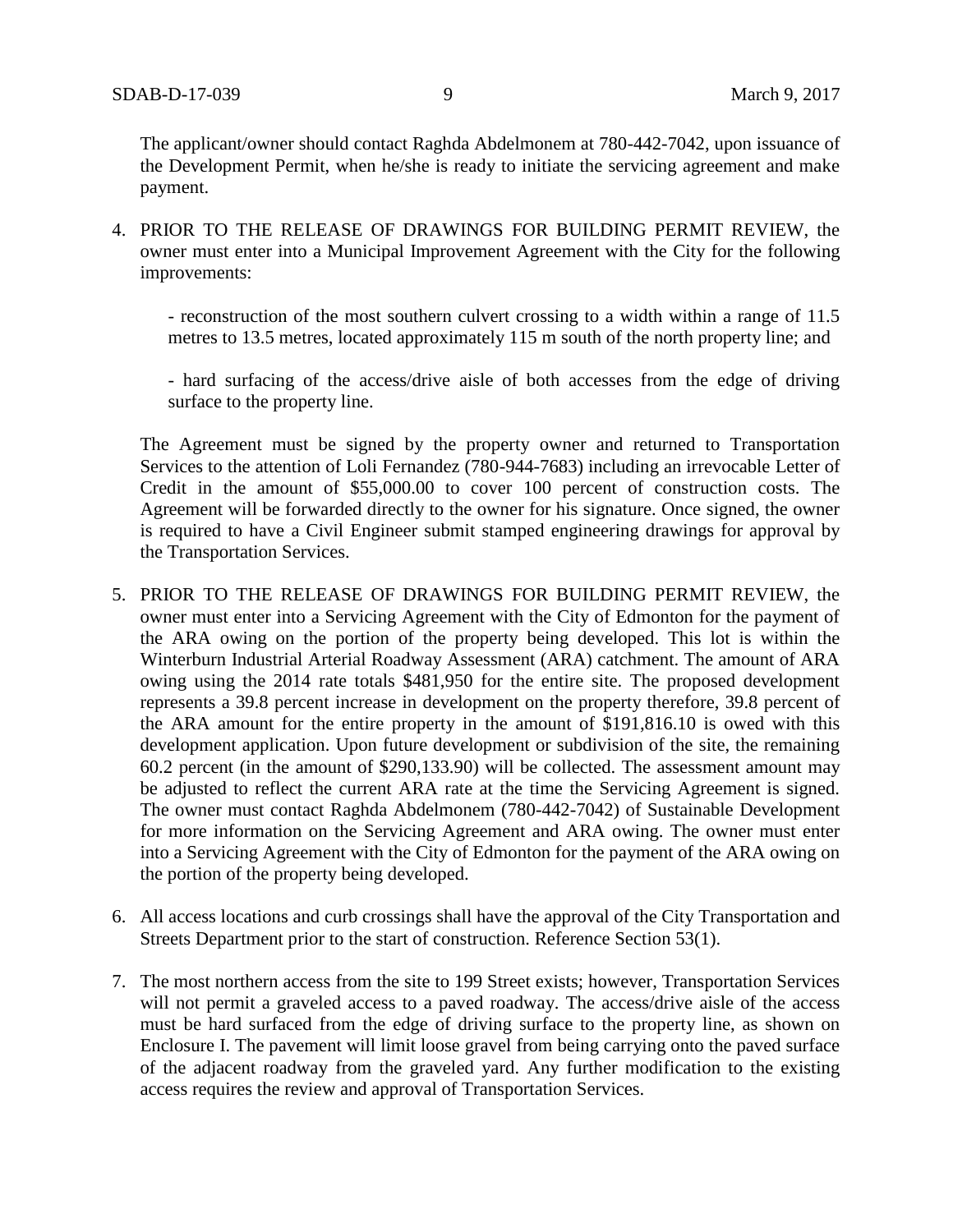- 8. The most southern access from the site to 199 Street located approximately 115 metres south of the north property line, must be reconstructed as a culvert crossing to a width within a range of 11.5 metres to 13.5 metres to accommodate large vehicles. In addition, the access/drive aisle of the access must be hard surfaced from the edge of driving surface to the property line, as shown on Enclosure. The proposed gate must not swing out over road rightof-way. It must either swing into the property or slide along the fence. No objects are permitted to encroach onto, over or under road right-of-way.
- 9. There may be utilities within road right-of-way not specified that must be considered during construction. The owner/applicant is responsible for the location of all underground and above ground utilities and maintaining required clearances as specified by the utility companies. Alberta One-Call (1-800-242-3447) and Shaw Cable (1-866-344-7429; www.digshaw.ca) should be contacted at least two weeks prior to the work beginning to have utilities located. Any costs associated with relocations and/or removals shall be at the expense of the owner/applicant.
- 10. There are existing trees and shrubs adjacent to the site that must be protected during construction. Should removal of the trees and shrubs be required, the owner/applicant must contact Marshall Mithrush of Community Services (780-496-4953). Any removal costs shall be borne by the owner/applicant.
- 11. Any hoarding or construction taking place on road right-of-way requires an OSCAM permit. It should be noted that the hoarding must not damage boulevard trees. The owner must call Transportation Operations at 780-442-6458 to arrange for the permit.
- 12. Any boulevard damage occurring as a result of construction traffic must be restored to the satisfaction of Transportation Services, as per Section 15.5(f) of the Zoning Bylaw. The boulevard will be inspected by Transportation Services prior to construction, and again once construction is complete. All expenses incurred for repair are to be borne by the owner.
- 13. Bicycle parking (a minimum of 5 spaces) shall be provided in accordance to Section 54.3.
- 14. Immediately upon demolition of the building, the site shall be cleared of all debris.
- 15. The applicant/owner shall provide parking for People with Disabilities (a minimum of 3 spaces) in accordance to Section 54.1(3).
- 16. All activities or operations of the proposed development shall comply to the standards prescribed by the Province of Alberta pursuant to the *Environmental Protection and Enhancement Act* and the regulations pertaining thereto.
- 17. All outdoor trash collection areas shall be located and screened in accordance with Sections 55(4) and (5).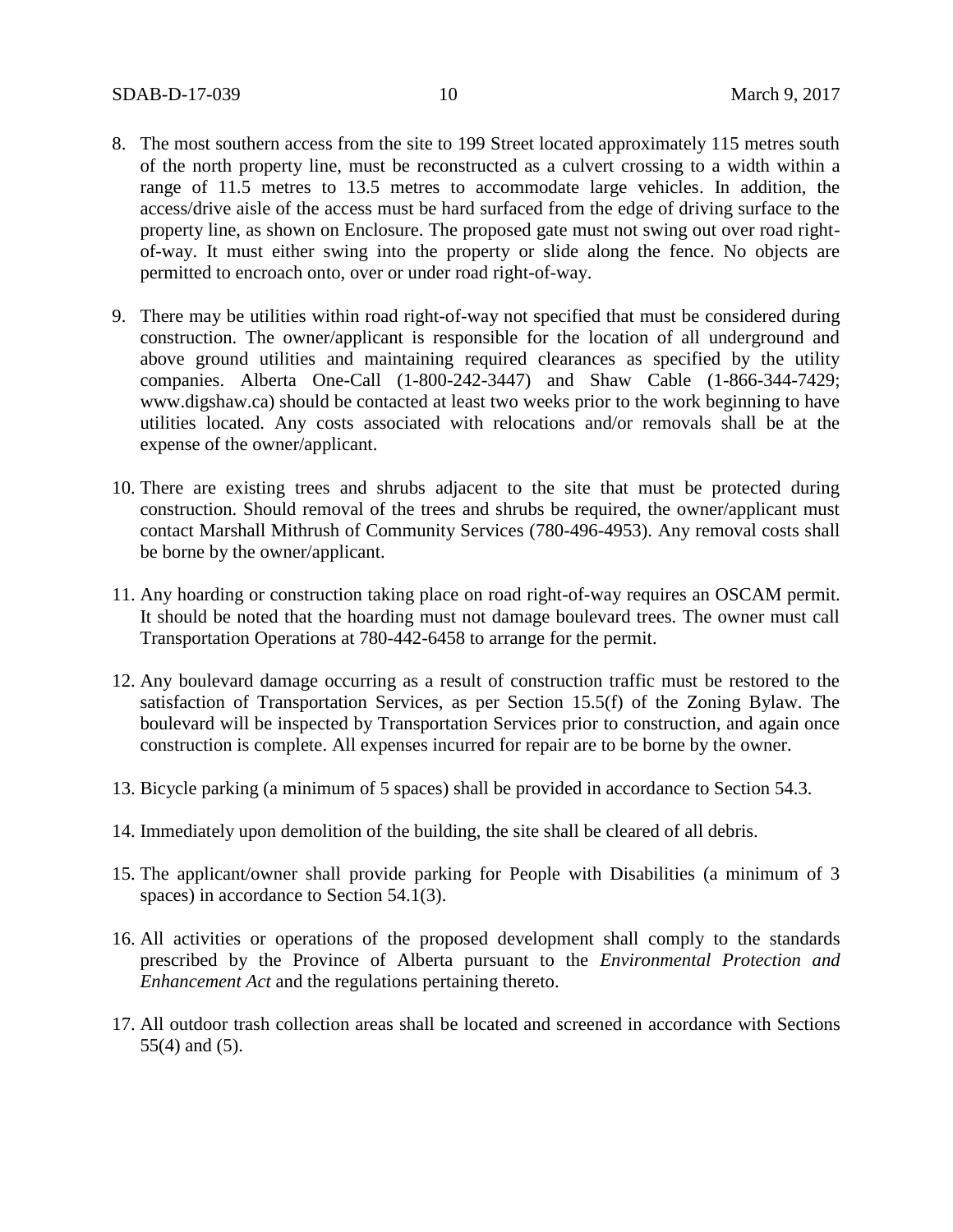- 18. The off-street parking, loading and unloading (including aisles or driveways) shall be hardsurfaced, curbed, drained and maintained in accordance to Section 54.6.
- 19. The development shall comply to the performance standards for the IB District in accordance to Section 57 of the *Edmonton Zoning Bylaw*. (Reference Section 400.4(6)).
- 20. No parking, loading, storage, trash collection, outdoor service or display area shall be permitted within the required 3.0 metre yards. (Reference Section 420.4(3).)
- 21. Landscaping shall be in accordance to Section 55.
- 22. An approved Development Permit means that the proposed development has been reviewed only against the provisions of the Edmonton Zoning Bylaw. It does not remove obligations to conform with other legislation, bylaws or land title instruments such as the *Municipal Government Act*, the ERCB Directive 079, the *Edmonton Safety Codes Permit Bylaw* or any caveats, covenants or easements that might be attached to the Site.

Notes:

- Signs require separate Development Applications.

- The City of Edmonton does not conduct independent environmental checks of land within the City. If you are concerned about the suitability of this property for any purpose, you should conduct your own tests and reviews. The City of Edmonton, in issuing this Development Permit, makes no representations and offers no warranties as to the suitability of the property for any purpose or as to the presence or absence of any environmental contaminants on the property.

- A Building Permit is required for any construction or change in use of a building. For a building permit, and prior to the Plans Examination review, you require construction drawings and the payment of fees. Please contact the 311 Call Centre for further information.